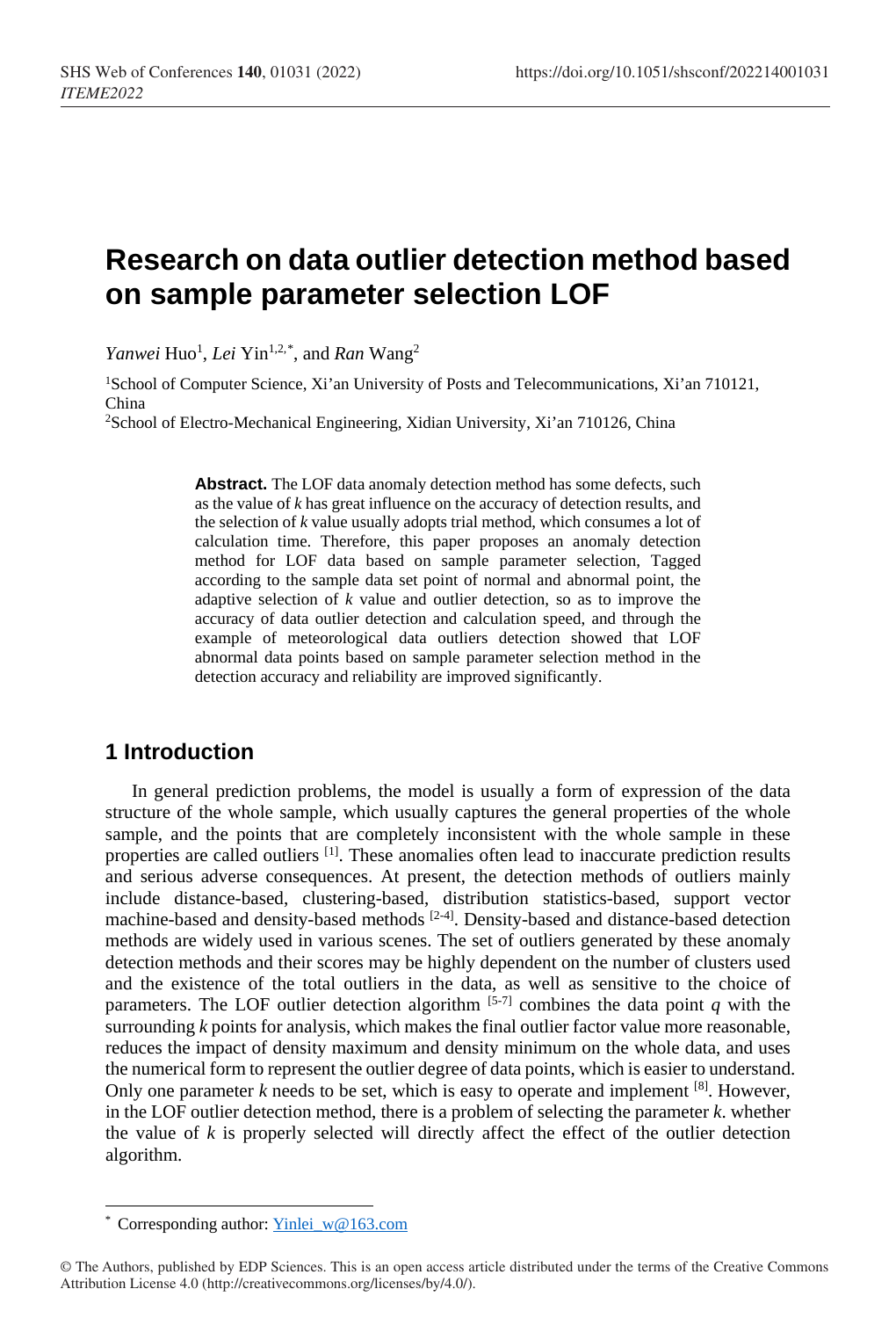# **2 Research on LOF anomaly detection method based on sample parameter selection**

Considering the advantages and disadvantages of various methods and the characteristics of meteorological data, among the conventional density-based outlier detection algorithms, LOF outlier factor (local outlier factor) detection algorithm is relatively mature and defined based on distance. The method defines the *k* neighborhood distance of the object and calculates the local anomaly factor LOF, which reflects the degree of anomaly, according to the local density of the object. All objects whose LOF value is greater than a specified threshold value will be judged as outliers [8]. However, in the LOF outlier detection method, there is a problem of selecting the parameter  $k$ . whether the value of  $k$  is properly selected will directly affect the effect of the outlier detection algorithm. In order to eliminate the problem caused by *k* selection, this paper adopts the selection method of sample parameters to adaptively select the appropriate *k*.

#### **2.1 LOF anomaly detection method**

LOF algorithm is a density-based unsupervised anomaly detection algorithm. This algorithm determines whether the point *p* is an isolated point by comparing the density of points in each point  $p$  and its adjacent area [9]. Suppose D is the noise data set, and each point in the region is the object in the data set, as shown in Figure 1. The calculation steps of LOF are as follows:

(1) For any natural number *k*, calculate the distance of the point *k* far away from point *p*, which is recorded as  $k - dist$ , that is  $\sigma{s, t, v, q, h}$ , there are at least *k* point O objects in data set D, which satisfies  $d(p, o) \leq k - dist$ ; There are at most  $k-1$  point O objects, which are included in the D dataset except points *p*.

(2) Calculate the k-th distance neighborhood of p, expressed as  $N_k(p)$ , That is, the set of all points within the k-th distance of the *p* object. Namely

$$
N_k(p) = \{o \in D \setminus p \mid d(p, o) \le k - dist\} \tag{1}
$$

(3) Calculate the reachable distance of *p*, expressed as  $reach - dist(p, o)$ , if the reachable distance is less than or equal to  $k - dist$ , It indicates that the O object is in the array of the k-th neighborhood, and the reachable distance at this time is  $k - dist$ ; If point O is not in the k-th range, the reachable distance is the real distance between the two objects. It can be expressed as the following formula:

$$
reach\_dist(p, o)_k = \max\{k - dist(o), d(p, o)\}
$$
\n(2)



**Fig. 1.** k-nearest neighbor distance of point *p.*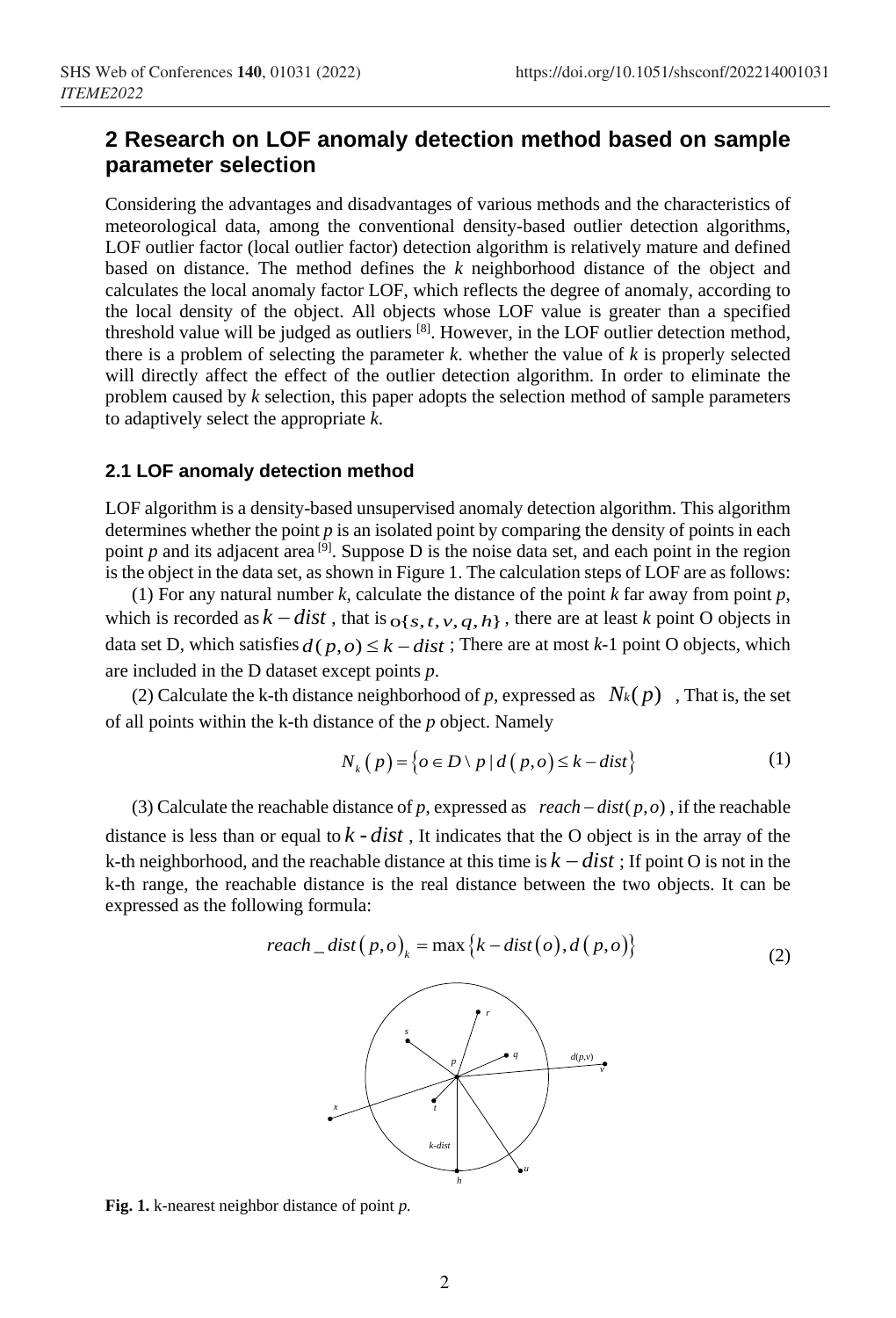(4) And the set of mutual distances of objects in a data set D can be expressed as *dist* , then the sum of k nearest neighbor distances of *p* with respect to D can be expressed  $d(p, D)_k$ , and its calculation formula is:

$$
d(p,D)_k = \sum_{o \in N_k(p)} reach\_dist_k(p,o)
$$
 (3)

(5) Calculate the local reachable density of p and record it as  $lrd_k(p)$ , represents the reciprocal of the near sum of the data points adjacent to point p and k. Expressed as:

$$
lrd_k(p) = \frac{|N_k(p)|}{d(p,D)_k}
$$
 (4)

The local reachable density represents the degree of dispersion of objects around the point. Objects with small local reachable density are more likely to be judged as isolated points, while objects with large local density are more likely to belong to normal points <sup>[10]</sup>.

(6) Calculate the local isolation coefficient of  $p$ , the value of  $k$  is given arbitrarily,  $lof (p)_k$ . The local isolation coefficient depends on the value of *k*. for different values of *k*, the same data point may have different local isolation coefficients. LOF algorithm measures the isolation of a data point by focusing on its relative density with adjacent data points, rather than its absolute local density. Therefore, it is expressed by the average of the ratio of the local reachable density of the neighborhood of point *p*,  $N_k(p)$  to the local reachable density of point *p*. Namely

$$
lof(p)_{k} = \frac{1}{\left|N_{k}(p)\right|} \frac{\sum_{o \in N_{k}(p)} lrd_{k}(o)}{lrd_{k}(p)}
$$
\n<sup>(5)</sup>

where:  $lrd_k(o)$  Represents the neighborhood point  $N_k(p)$  of point *p* local reachable density.

If the local isolation coefficient of object *p* is large, it indicates that there are few objects in the local range of the object, that is, the local density is small, which indicates that the object has a high probability of being an isolated point, and vice versa.

#### **2.2 A LOF method based on sample parameter selection**

When detecting outliers based on LOF anomaly detection algorithm, the performance of the algorithm is directly related to the selection of parameter *k*, and the value of *k* directly affects the detection results of the algorithm. If *k* value is too small, outliers will be lost and recall rate will decrease. If *k* value is too large, the number of abnormal points will be increased to a certain extent, which will increase the misjudgment rate. Therefore, the reasonable selection of parameter *k* is very important for LOF algorithm anomaly detection. In the current research, the selection of *k* usually adopts the heuristic method, which starts from 1 and proceeds to the most effective *k*. Although this method is simple, it is too blind. It will calculate more useless *k* values and consume more time. In order to eliminate the problems caused by *k* selection, this paper adopts the method based on sample parameter selection, calculates and analyzes the marked normal points and abnormal points in the sample data set, and adaptively selects the appropriate *k*.

In order to prevent misjudgment of outliers due to a small value of *k* or omission of outliers due to a large value of *k*, this paper selects *k* reasonably by calculating the dispersion to maximize the difference between outliers and normal points.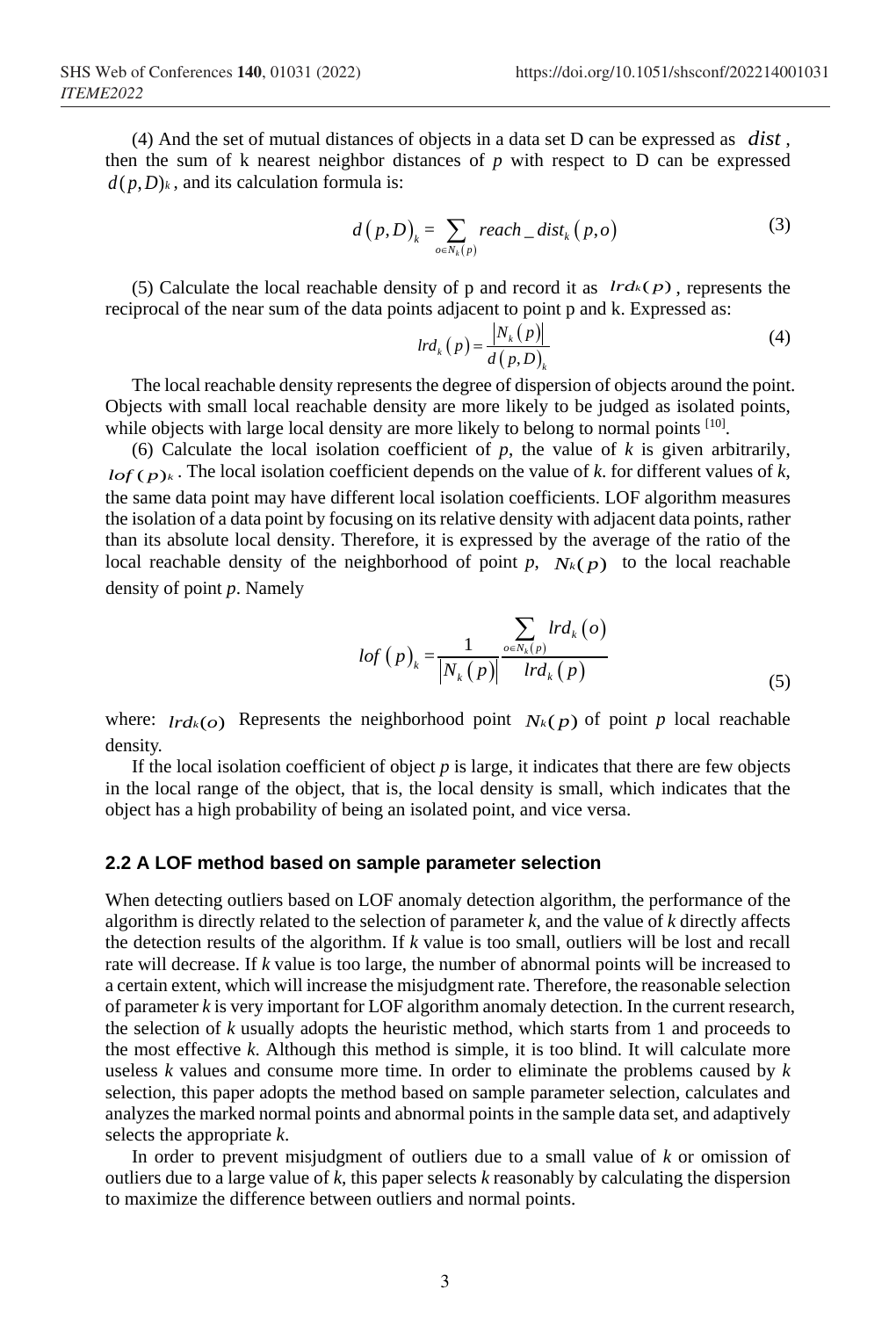According to Formula (3), the smaller the  $d(p, D)_k$  value of an object p, it means that the neighborhood objects of *p* are dense; On the contrary, the larger  $d(p, D)_k$ , the more sparse the neighborhood range of  $p$ , and the more likely the  $p$  object is an outlier. That is  $d(p, D)_k$ , outliers and outliers can be distinguished. Since  $d(p, D)_k$  is greatly affected by *k*, the ratio of k-nearest neighbor distance and the number of edges  $k(k-1)/2$  between k-nearest neighbors is recorded as dispersion  $D_k(p)$  to maximize the difference between normal points and abnormal points. The calculation formula is:

$$
D_k(p) = \frac{2d(p,D)_k}{k(k-1)}
$$
\n<sup>(6)</sup>

Therefore, use  $D_k(p) - k$  to observe that  $D_k(p)$  is affected by the value of k. Fig. 2 shows the k-dispersion diagram of an abnormal point and a normal point.



**Fig. 2.** Schematic diagram of k-dispersion of an abnormal point and a normal point.

It can be seen from Figure 2 that there are significant difference between abnormal points and normal points. When the value of *k* is small,  $D_k(p)$  rises rapidly because *k* nearest neighbors are far away from each other. When *k* rises to  $D_k(p)$  certain value, a tends to slow down under the influence of normal data, while the normal point is relatively flat with the rise of *k*. In order to ensure the accuracy of subsequent detection of outliers, the difference between outliers and normal points should be maximized, so *k* value corresponding to the point with the largest longitudinal interval between the two lines should be selected. FIG. 2 Take *kk* from *k*.

To sum up, the LOF anomaly detection algorithm flow based on sample parameter selection is presented, as shown in Figure 3.



**Fig. 3.** LOF anomaly detection algorithm flow based on sample parameter selection.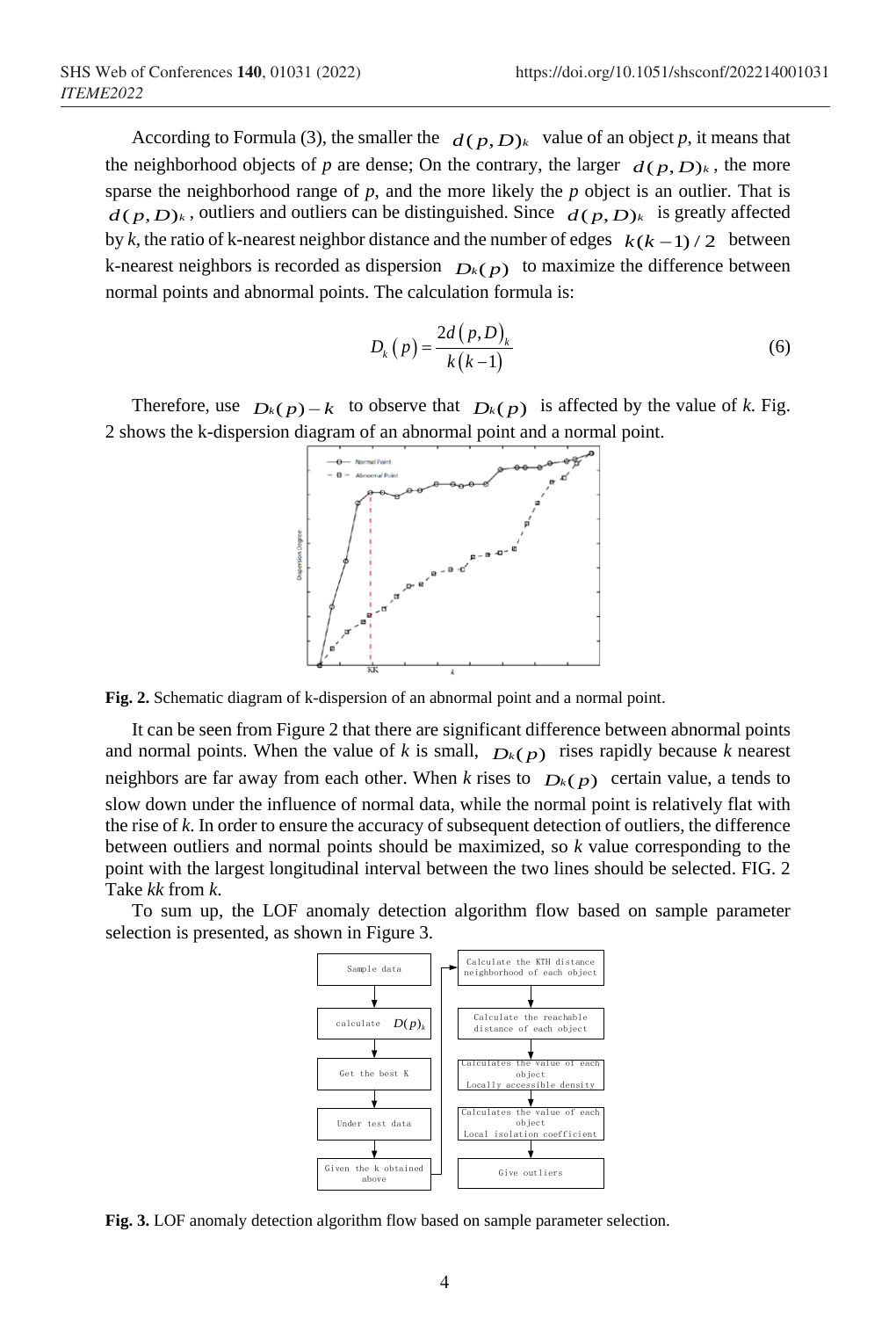Step 1: given the sample data of marked normal points and isolated points, respectively calculate the change of normal points and isolated points with *k*, the ratio of k-nearest neighbor distance and the edge number  $k(k-1)/2$  between k-nearest neighbors, and obtain the *k* value corresponding to the maximum difference of calculation results, that is, the *k* value selected by the sample method.

Step 2: take the value of  $k$  as the parameter  $k$  of anomaly detection based on LOF algorithm.

Step 3: calculate the k-th distance neighborhood of each point according to Formula (1), and calculate the reachable distance of each point according to Formula (2).

Step 4: The local accessible density is calculated according to Formula (4), and the local isolation coefficient is calculated according to Formula (2-5). According to the local isolation coefficient, outliers are outputted.

#### **2.3 experimental verification**

The accuracy of wind speed measurement has an important influence on the numerical prediction and calculation results in wind sand environment. Therefore, this paper takes the wind speed data measured by a meteorological station in Northwest China as the verification object, and takes the wind speed as the data object for outlier detection. The test set of this experiment comes from a meteorological station in the northwest. Its value range is limited to a certain extent, and some data points not within this range are generated according to a certain probability, which are regarded as isolated points. When the LOF anomaly detection algorithm is running, the sample test set composed of normal data points and outliers is extracted from the experimental test set in a certain proportion. Table 1 lists some experimental test sets.

| attribute<br>amount | temperature<br>(°C) | wind speed $(m/s)$ | Relative<br>humidity (%) |
|---------------------|---------------------|--------------------|--------------------------|
| 1                   | 8.6                 | 5.9                | 0.41                     |
| 2                   | 10.9                | 5.5                | 0.42                     |
| 3                   | 17.1                | 5.2                | 0.39                     |
| $\overline{4}$      | 30.7                | 5.0                | 0.35                     |
| .                   | .                   | .                  | .                        |
| 20                  | 31.5                | 7.8                | 0.32                     |
| 21                  | 30.8                | 7.7                | 0.34                     |
| 22                  | 29.8                | 7.5                | 0.35                     |
| 23                  | 28.5                | 7.3                | 0.36                     |
| 24                  | 27.6                | 7.1                | 0.33                     |
| .                   | .                   | .                  | .                        |

Table 1. Experimental data of anomaly detection.

Based on LOF anomaly detection algorithm, the isolation degree can be quantified by calculating the local reachable density and isolation coefficient. The isolation degree of each data object can be seen very intuitively. The tester can determine the real anomaly point according to the actual situation, which is more practical than directly determining whether it is an anomaly point.

Generally, the performance of outlier detection algorithm is evaluated from recall rate and misjudgment rate [17]:

Recall is defined as follows: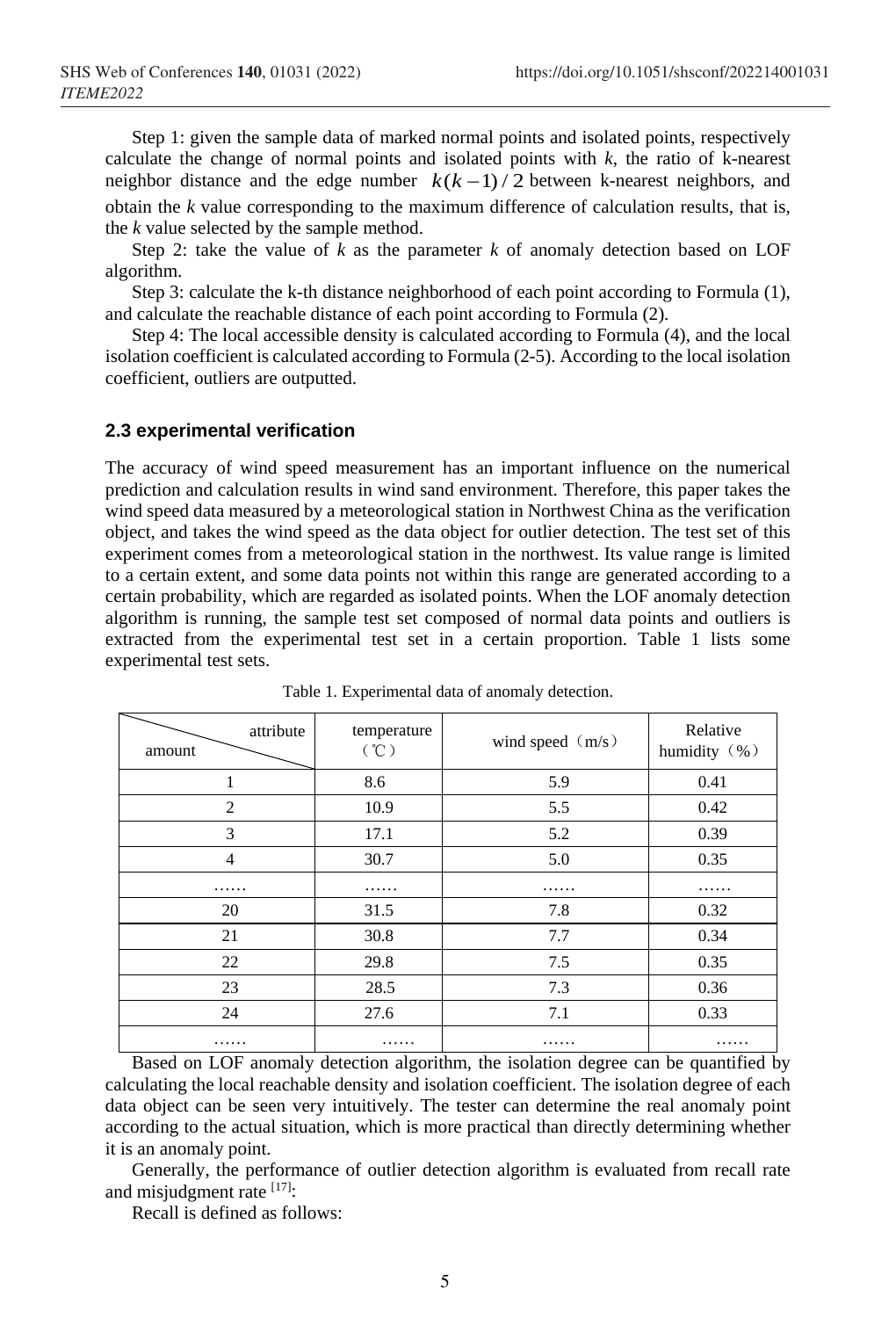$$
\eta = \frac{m_d}{m_t} \times 100\%
$$
\n<sup>(7)</sup>

where:  $\eta$  represents the recall rate,  $m_f$  and  $m_n$  represent the number of outliers actually contained and detected respectively.

Recall ratio indicates the detection capability of the algorithm. The higher the recall ratio is, the more outliers the algorithm detects, that is, the stronger the ability of detecting outliers.

The false positive rate is defined as follows:

$$
\xi = \frac{m_f}{m_n} \times 100\%
$$
\n(8)

where,  $\xi$  is the false positive rate,  $m_f$  and  $m_n$  are the number of misjudged normal points and the number of actual normal points respectively.

The false positive rate indicates the detection accuracy of the method. The smaller the false positive rate, the fewer the number of normal points misjudged, that is, the higher the detection accuracy of the algorithm.

Figure 4 shows an isolated point and a normal point  $k - D_k(p)$ .





As shown in Figure 4, when  $k = 4$ , the difference between isolated points and normal points is the largest. For the normal point, the LOF value changes steadily and is small. For outliers, the LOF value is much larger than that of normal points. The accuracy of selection based on sample data  $k$  is proved. Therefore, in this paper, the parameter  $k = 4$  is taken for the detection of outlier points based on LOF in test data.

Figure 5, Figure 6 and Figure 7 show the curves of wind speed original data and LOF value when  $k = 4$ , 6 and 8 respectively.



**Fig. 5.** Original data of wind speed and LOF value when  $k = 4$ .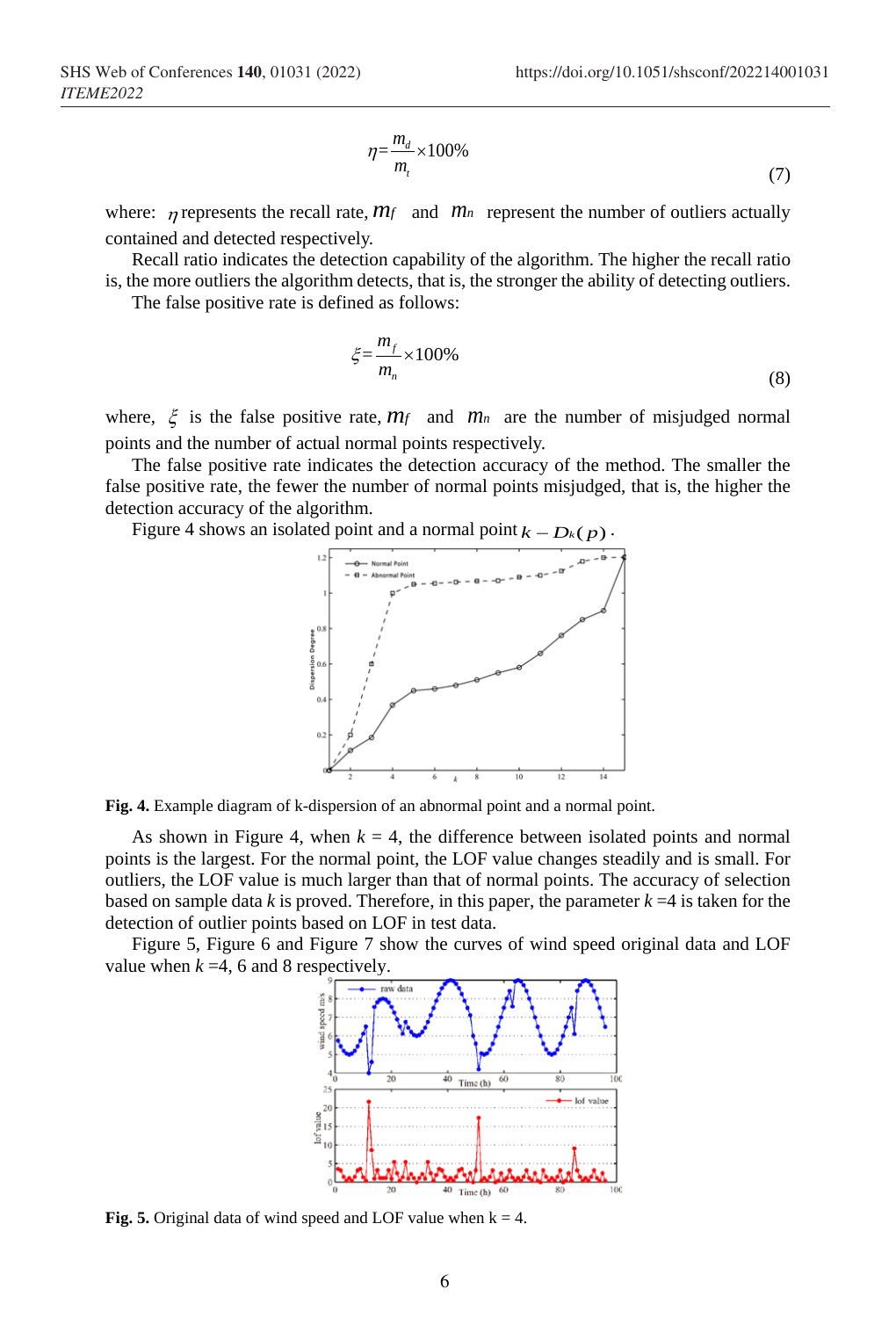

**Fig. 6.** Original data of wind speed and LOF value when  $k = 6$ .



**Fig. 7.** Original data of wind speed and LOF value when  $k = 8$ .

According to Figure 5, Figure 6 and Figure 7, certain abnormal points can be detected no matter when *k* is 4, 6 and 8. From the original wind speed data, t there are 5 outliers, and the LOF calculated by LOF algorithm is significantly higher than other points in 4. According to formula (7) and (8), when *k* is 4, the recall rate is 100%, when *k* is 6 and 8, the recall rate is 80%, and the misjudgment rate is 0. It can be seen that LOF anomaly detection algorithm has high accuracy and stability in detecting outliers.

Through the above experiments and result analysis, the accuracy and reliability of sample data selection  $k$  and LOF anomaly detection algorithm are verified. Thus, it can effectively solve the problem of abnormal value detection of climate data and improve the quality of data used in environmental prediction calculation.

### **3 Conclusion**

Based on the analysis of LOF outlier detection algorithm, a LOF data outlier detection method based on sample parameter selection is proposed in this paper. This method marks normal points and abnormal points in the sample data set, calculates the reachable distance and local reachable density of each data point, realizes the adaptive selection of *k* value and data abnormal point detection, and greatly improves the accuracy and reliability of LOF data abnormal point detection.

This work was supported by the National Key R&D Program of China [grant number 2019YFB1705404].